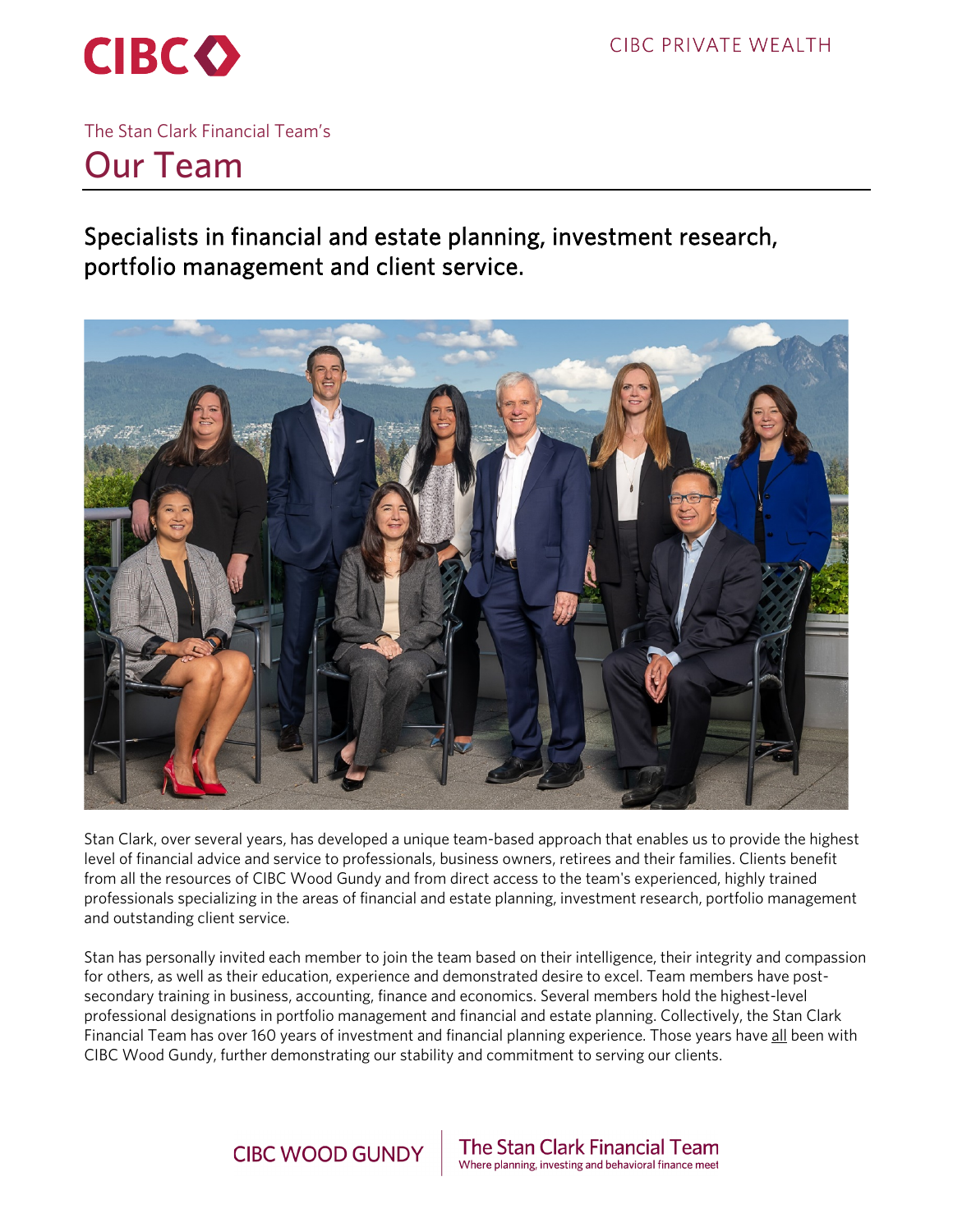## Investment research and financial planning



Stan Clark Portfolio Manager Senior Wealth Advisor

Stan has direct responsibility for the team and oversees all areas of financial planning, investment selection and investment management.

You will work directly with Stan in setting the overall strategy and direction of your investments and financial plans.

#### Experience and credentials

Stan's experience, education and training for more than 40 years has focused on investing, personal finances, economics and business. He has provided financial advice to affluent individuals since 1987.

- MBA, Stanford University
- CFA (Chartered Financial Analyst)
- CFP (Certified Financial Planner)
- PM (Portfolio Manager)
- BSA, Agricultural Economics & Business, University of Manitoba

Outside of work, Stan tries to do something active every day. To keep up with this goal, he's played hockey regularly since he was a kid and enjoys snowboarding through trees and also down steep, powdered runs. Stan supplements his active lifestyle with golfing, biking and water-skiing.

Stan is married to Joanne and they have two daughters, two sons-in-law and one grandson.

Michael is our specialist in investment research and information technology. He works with Elaine, Heather, Jocelyn, Tom and Stan to verify strategy buys and sells. Michael is also available if you have indepth questions about the specific investments selected for your accounts.

#### Experience and credentials

- CFA (Chartered Financial Analyst)
- CFP (Certified Financial Planner)
- PM (Portfolio Manager)
- BBA, Simon Fraser University, specializing in Finance and Management Information System
- Michael has been with CIBC Wood Gundy since 1996

Michael was born in Hong Kong and came to Canada when he was about one. When he's not at work, he enjoys being active in sports such as biking, hockey and volleyball. Michael says if he wasn't in finance, he'd be in the high-tech industry.



Michael Chu Portfolio Manager Senior Wealth Advisor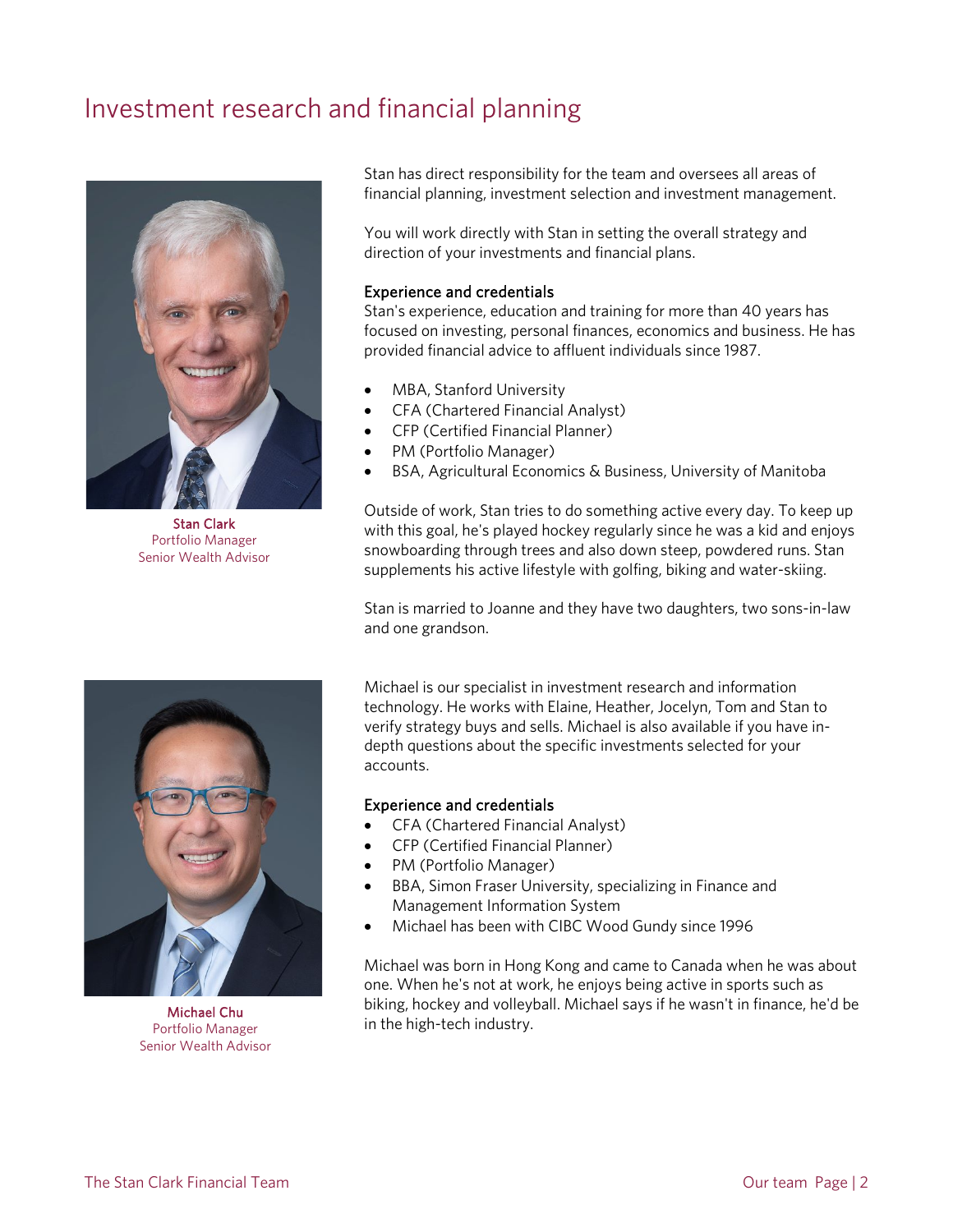## Investment research and financial planning (cont.)



Sylvia Ellis Senior Estate Planning Advisor

Sylvia is our specialist in financial planning, estate planning and insurance. She provides support to Elaine, Heather, Jocelyn, Tom and Stan in projecting and planning your overall financial affairs. Sylvia is also available to work directly with you on any unusual or complex financial planning or estate planning needs.

#### Experience and credentials

- TEP (Trust and Estate Practitioner)
- CLU (Chartered Life Underwriter)
- CHS (Certified Health Insurance Specialist)
- Sylvia has been with CIBC Wood Gundy since 1995

Sylvia is half Austrian and half Japanese, which provided an interesting upbringing – growing up between schnitzel and sushi! She has a cute little dog named Kobe, who often visits the office to bond with the team. Sylvia and her husband enjoy travelling and attending plays, concerts and sporting events.



Tom Cowans Portfolio Manager Wealth Advisor

Tom is a specialist in investment research, portfolio management and financial planning. He works with Mike, Stan, Elaine, Heather, Jocelyn and Sylvia to help evaluate investments and in projecting and planning your overall financial affairs.

#### Experience and credentials

- CFA (Chartered Financial Analyst)
- CFP (Certified Financial Planner)
- PM (Portfolio Manager)
- BA in Economics and Statistics, University of Exeter, England
- Tom has been with CIBC Wood Gundy since 2013

Tom was born and raised in England and immigrated to Canada in 2012. He is married with a son. Besides spending time with his family (i.e. chasing his son around), Tom also likes to stay active and enjoys cycling, running, hiking and skiing.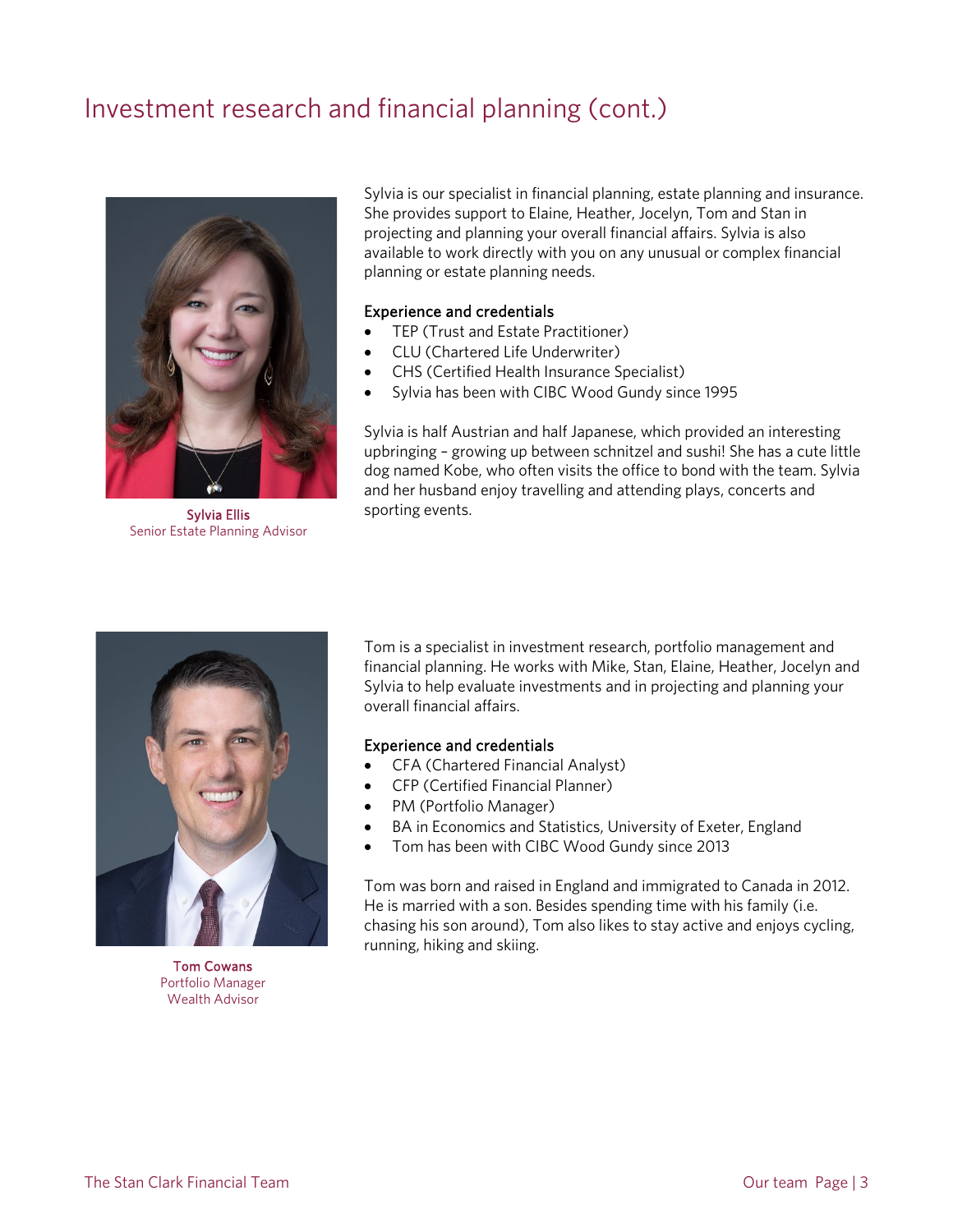### Planning and investment management



Elaine Loo Portfolio Manager Wealth Advisor



Jocelyn Johansson Associate Portfolio Manager Wealth Advisor



Heather Guzak Wealth Advisor

Elaine, Jocelyn and Heather are responsible for your financial planning and for the day-to-day monitoring and maintenance of your investment portfolios. One of them is assigned to every family and is your first point of contact for most questions or requests. They work closely with each other, Stan, Michael, Tom and Sylvia to develop your overall financial plan and to ensure your portfolio has the best investments to meet your goals.

All three are fully qualified Wealth Advisors and have earned the Chartered Investment Manager designation in addition to completing the Canadian Securities Course and Conduct and Practices Handbook through the Canadian Securities Institute.

Elaine has a Bachelor of Commerce degree from the University of British Columbia and has earned the CFA (Chartered Financial Analyst) and CFP (Certified Financial Planner) designations and is a licensed Portfolio Manager (PM). Elaine has been with CIBC Wood Gundy since 1997.

Elaine and her husband have a second job – keeping up with their two young sons! Elaine's favourite travel destinations are Hawaii and the Caribbean, where she savours relaxing on a hot, sunny beach.

Jocelyn has a Bachelor of Arts: Sociology degree from the University of Western Ontario, a Diploma in Financial Management from the British Columbia Institute of Technology and has earned the PFP (Personal Financial Planner) designation and is a licensed Associate Portfolio Manager (APM). Jocelyn has been with CIBC Wood Gundy since 2005.

Jocelyn was born and raised in North Vancouver, where she still lives. She started her favourite sport, skiing, when she was just 2½ years old – and still skis as much as she can. Jocelyn also enjoys hiking, playing soccer and socializing with family and friends. She's married with two rambunctious sons and an even more rambunctious yellow lab!

Heather has a Bachelor of Arts: Political Science and International Relations degree from the University of British Columbia and has earned the PFP (Personal Financial Planner) designation. Heather has been with CIBC Wood Gundy since 2006.

Heather is part British and part Myanmar, which may explain her love for spicy food! She is married with two young children. When her busy lifestyle allows some spare time, you can find Heather sneaking in a workout at the gym.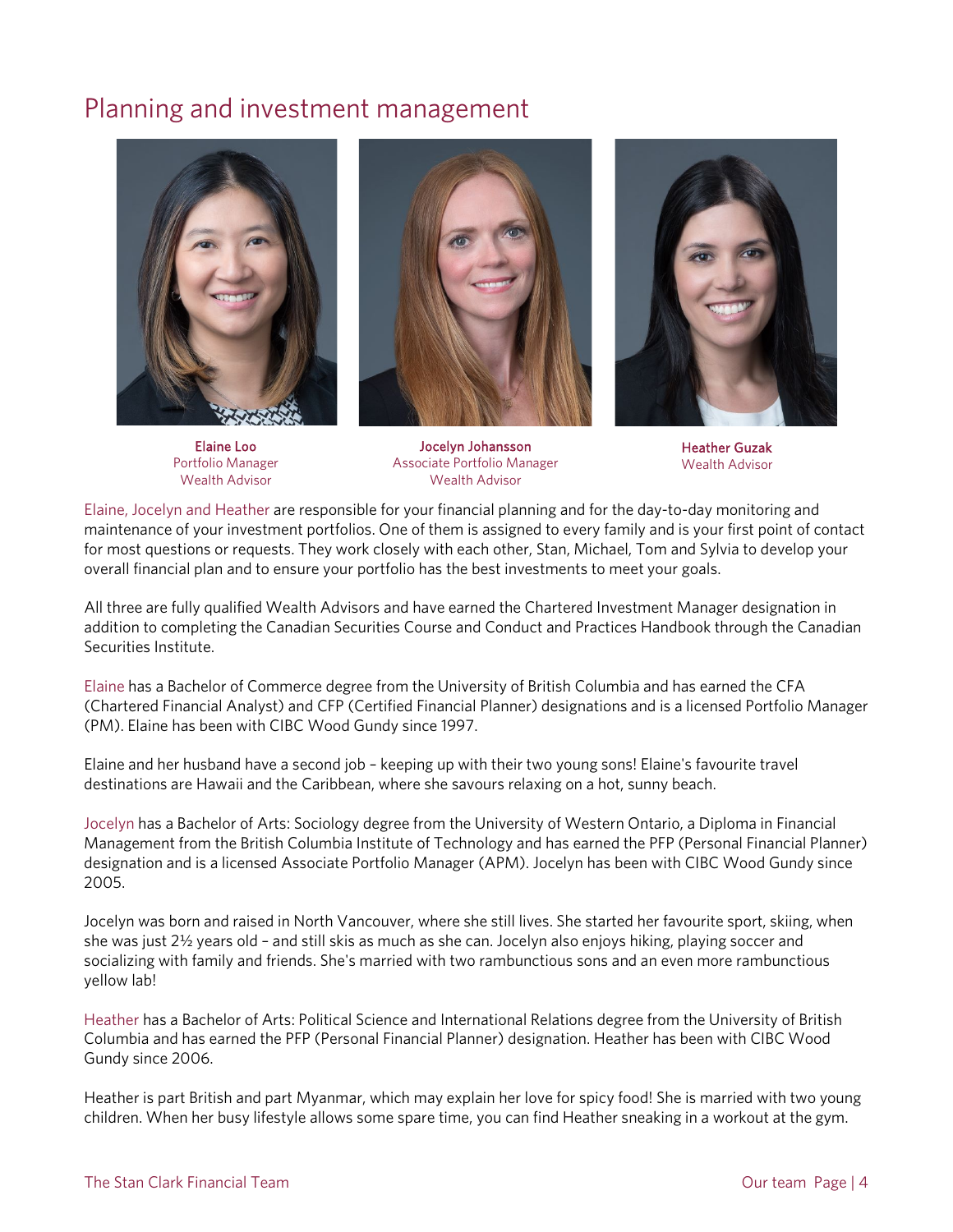## Client Service



Meghan Jones Administrative Assistant



Martha Rodriguez Administrative Assistant

Meghan manages and oversees all the operational aspects of client portfolios. This includes opening of new accounts, maintaining documentation on existing accounts and also transfers of assets into and out of client accounts.

Meghan has a Bachelor of Arts: Economics and Environmental Studies degree from the University of Victoria. She started with CIBC Wood Gundy in March 2013.

Meghan was born and raised in Vancouver and now resides in New Westminster. She enjoys hiking and wake surfing in the summer and skiing in the winter. Meghan and her partner, Adam, enjoy cooking, travelling, and attending local music and art shows.

Martha handles the administrative duties for the team. This includes documentation, transfers and other client requests. Martha has a Bachelor of Arts: Translation degree from Ricardo Palma University in Peru and also a postgraduate Diploma in Italian Language & Culture from the University of Perugia in Italy. She started with Wood Gundy in 2017.

Martha grew up in Peru, emigrated permanently to Canada, and now lives in Coquitlam with her husband and daughter. Summer is her favourite season as she loves being by the lakes, going for walks, picnics and camping.